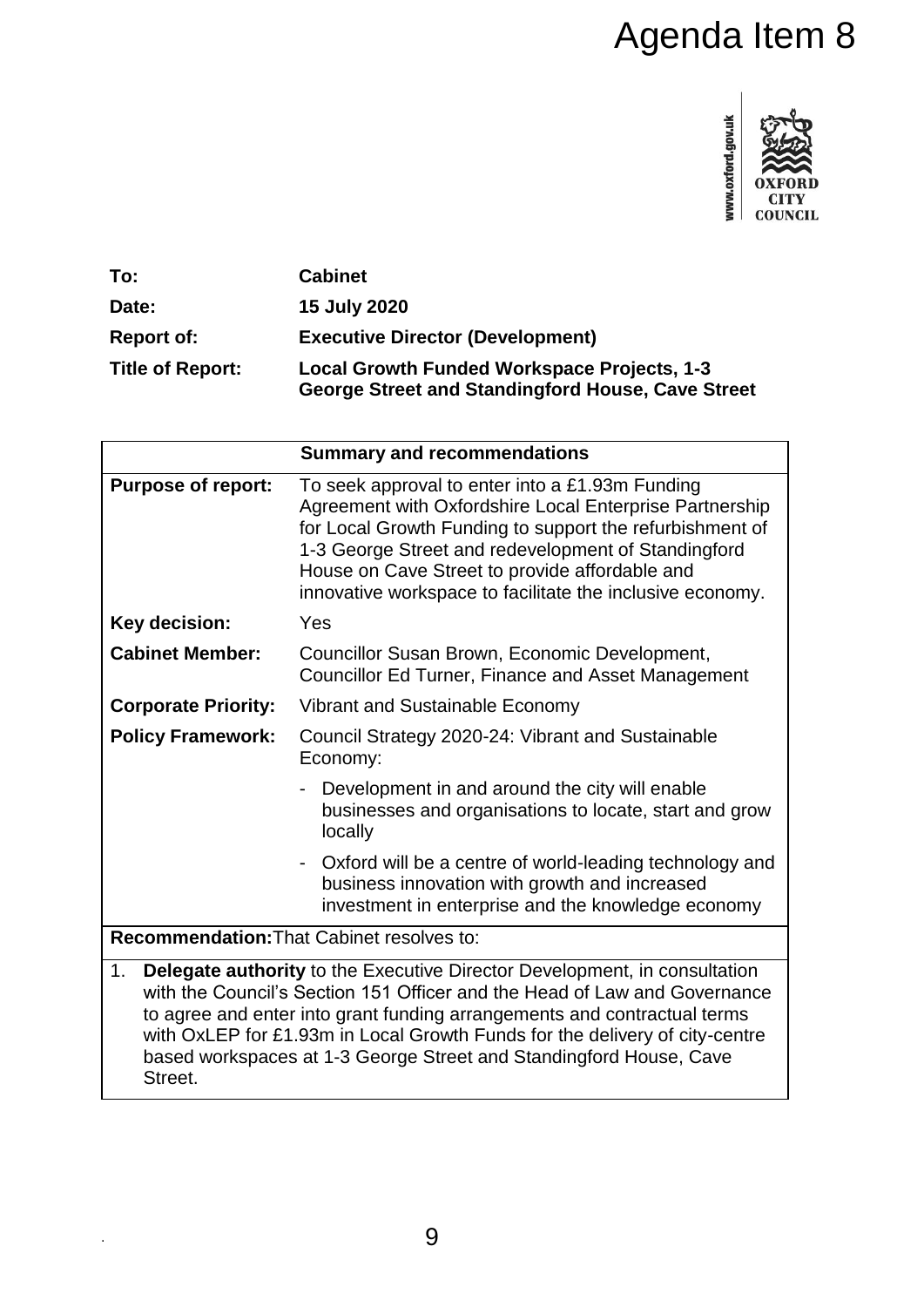| <b>Appendices</b> |                                     |  |
|-------------------|-------------------------------------|--|
| Appendix 1        | <b>Risk Register</b>                |  |
| Appendix 2        | <b>Equalities Impact Assessment</b> |  |

#### **Introduction and background**

- 1. The delivery of workspace in the city-centre is one of the main areas of intervention identified in the emerging Oxford City Council Economic Development Strategy. Oxford City Council is already committed to increasing the supply of good quality commercial workspace in its Corporate Plan. The evidence base from the City Council's Draft Economic Development Strategy has further demonstrated a need to provide workspace that local people and businesses can access. It recognises that more, improved and innovative space needs to be made available if the city wants to be both competitive and meet its inclusive economy corporate objectives.
- 2. The county-wide Local Industrial Strategy positions Oxfordshire as one of the top-three global innovation ecosystems, providing an ambitious, long-term vision for economic growth between now and 2040, backed by business. Key to that is a successful city centre in Oxford that supports creative, social enterprise and technology sectors and provides an environment for people and businesses to thrive.
- 3. For this reason, the City Council has been successful in attracting £1.93m of Local Growth Funding (LGF) to deliver new workspaces from OxLEP, subject to contract.
- 4. OxLEP is keen to explore the potential for a creative workspace hub and a range of different workspace typologies, including co-working, studio, workshops etc. The funding will therefore be used to enable aspects of the inclusive economy agenda, by bringing forward affordable and accessible space through increased availability and by removing barriers for certain entrepreneurs in less well funded sectors (creative, digital, social enterprise).
- 5. The COVID-19 crisis has created significant uncertainty in the property market and so the feasibility stage of the two workspace projects will need to explore how best to position these schemes within that context. There is an imperative to move forward with both schemes given their condition and also the need to utilise OxLEP funding to deliver accessible workspace as part of the city's economic recovery agenda.

#### **The projects**

- 6. The Council has identified two sites in the City Centre for new and/or improved office space.
- 7. The initial development is for a refurbished property of approximately 473.5sqm (5,097 sq.ft) nett lettable, at 1-3 George Street in Oxford City Centre to be available from March 2021. A larger redevelopment site, Standingford House on Cave Street, offers a further opportunity for a potential 900.0sqm (9,700 sq.ft) Gross Internal Floor Area. Both schemes will be income generating as well as meeting socio-economic aims.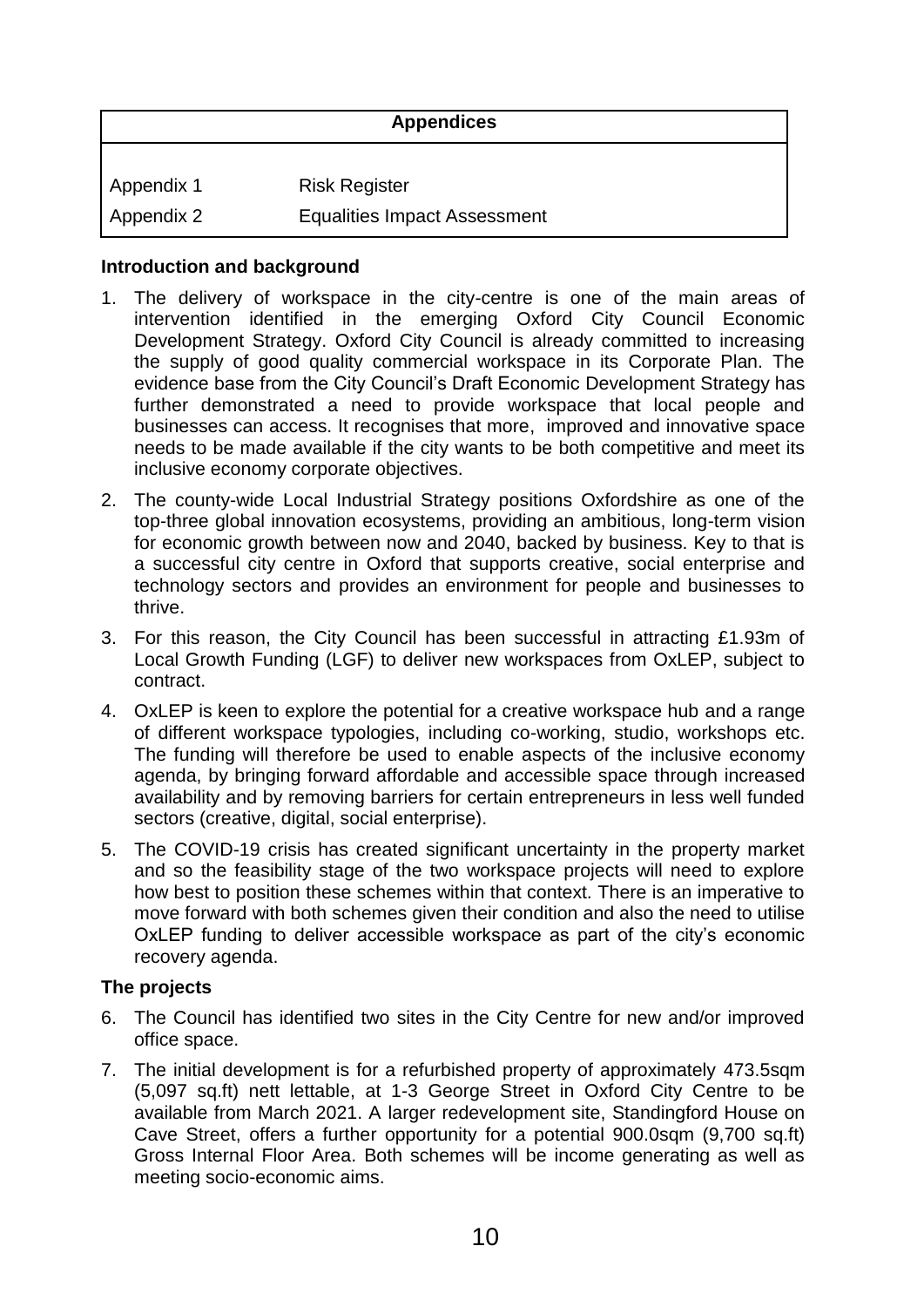- 8. This report seeks approval to enter into the Funding Agreement with OxLEP for grant for both projects, subject to detailed feasibility and design work to follow, which will be subject of a future Cabinet Report. Consultation with existing tenants will take place as part of the feasibility and design.
- 9. 1-3 George Street comprises a vacant mixed use building in a prime city-centre location. However, the building's condition has deteriorated internally and in its current condition does not meet minimum regulatory standards. It now requires significant works to substantially refurbish the building to provide a rental income to the council. It was reported to the then City Executive Board (CEB) in 2016 that the accommodation is dated and likely to prove difficult to let resulting in an erratic and diminishing rent roll. Plans were subsequently drawn up to demolish and redevelop the whole site in order to provide a modern, fit for purpose, office building together with a new retail unit for the existing retail occupier. The plans were stopped when the feasibility work demonstrated they were uneconomic to pursue. A further exercise was undertaken to explore whether a meanwhile use could utilise the space while detailed plans were drawn up for its long-term use. This exercise demonstrated the costs to make the building usable were too high for such a short-term use; however, it did demonstrate the potential for innovative use of the space to support commercial workspace activity.
- 10. The development site on Cave Street comprises the Standingford House Enterprise Centre and the adjacent vacant site. Standingford House is currently fully let providing 19 office and studio units; however, recent changes in national legislation will prohibit new leases for the property as the building does not comply with the required Minimum Energy Efficiency Standards (MEES) for commercial properties. There is therefore the threat of a diminishing rental income and the risk of rising vacant property costs over the medium term financial plan period. Feasibility work is being commissioned to undertake an options appraisal for the site. The Council will engage with existing tenants throughout this process.
- 11. Initial viability work has been undertaken on both sites, which has demonstrated a funding gap and the need for external subsidy to deliver workspace. A Business Case Form was prepared by the Council and submitted to OxLEP and approved by them as part of the funding application. A standalone Business Case will be prepared for each project as part of the detailed feasibility work for each site which will be subject of future Cabinet Reports and a budget allocation to take forward delivery.
- 12. The OxLEP grant will allow the funding gap to be bridged on both projects and allows an opportunity to grant fund all of the early stages of spend in 2020-21.
- 13. The OxLEP funding proposal identifies key objectives to be met by the projects including; promoting economic growth in Oxford by providing much needed premises for new and small businesses to operate from within the City centre, working with partners to support start-ups and to provide space for small businesses in key sectors important to Oxford's economy including: the creative sectors, social enterprises and wider knowledge based businesses.
- 14. This will enable aspects of the inclusive economy agenda, by bringing forward affordable space and removing barriers for certain entrepreneurs in less well funded sectors (creative, digital, social enterprise). As part of the feasibility work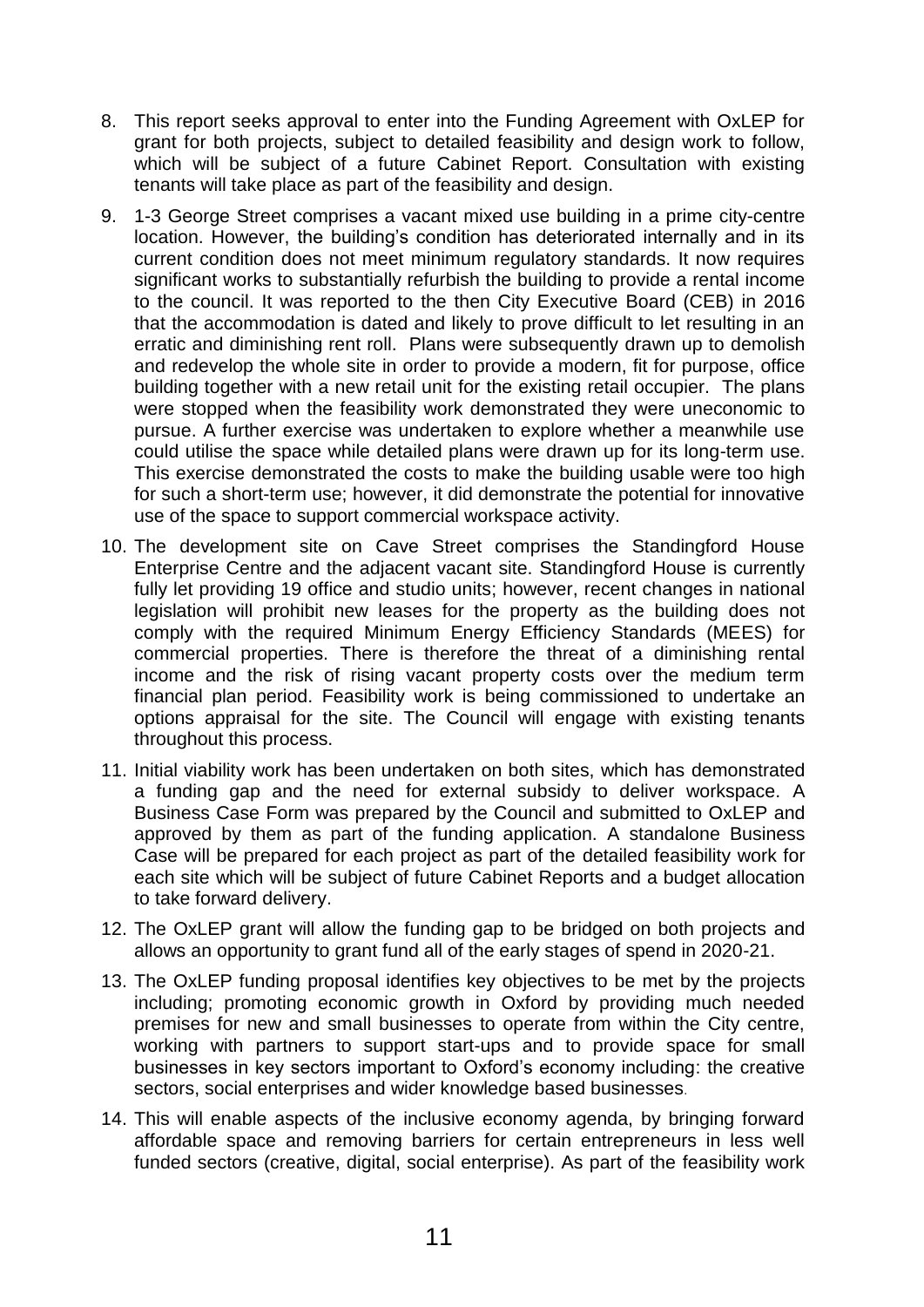for each scheme officers will look at options that include contracting with workspace operators to let and operate the development to maximise outcomes.

#### **Financial implications**

- 15. It is expected that the Council will need to invest capital funds in both schemes alongside the £1.93million funding from OxLEP grant for which provision has yet to be made in the Council's capital programme. This investment will be subject to viable Business Cases being put forward for each project These Business Cases, and funding requests will be subject to further Cabinet reports and in relation to Council funding, a Council decision.
- 16. The feasibility costs for these projects are being met from the Council's capital feasibility fund, but will be recouped from the OxLEP grant if the Business Cases are approved. The estimated projected total cost across both projects is £6.18m. Consequently, alongside the £1.93m grant, the city council will likely invest an estimated £4.25m subject to further feasibility, design and business case approval. It is expected that £750K will first be spent on the George St refurbishment, to be completed in spring 2021. Potentially £5.43m will be spent at Cave St, projected for completion in autumn 2023, subject to feasibility.
- 17. Both projects will aim to achieve an enhanced asset and long-term income levels preferable to purely commercial options. This is likely to be the case due to the level of subsidy. The forthcoming business cases will test this further. Each business case will include a full capital investment appraisal that assesses the available options.
- 18. The drawdown of the OxLEP LGF funding will require early expenditure across the two projects 1-3 George Street and Standingford House, Cave Street. Should the Business Cases be acceptable, the detailed design and feasibility work for both the George Street refurbishment and Standingford House will be met from the financial year 2020/21 year one grant estimated to be £900K. £250k has already been identified from the Council's feasibility capital budget earlier in this financial year and this can be claimed back using the grant.
- 19. An initial State Aid assessment has been undertaken and this has indicated that both schemes can be subsidised through the grant, in order to cover the funding gap. This will be confirmed as part of the Business Case for each project and subsequent Cabinet reports.
- 20. It is important to note that the funding is time limited. Around £900k of grant will be spent up front in 2020-21, with the remainder in 202122 subject to Cabinet and agreeing the business cases and recommending the use of required capital funds for approval by Council. Oxford City Council's match funding contribution will need to be spent in 2021-22 and 2022-23. This will be confirmed through the next phase of feasibility.

## **Legal issues**

- 21. The Council has commissioned Browne Jacobson LLP to provide an independent state aid assessment which is required as a pre-condition of the funding agreement with OxLEP.
- 22. Browne Jacobson LLP has advised: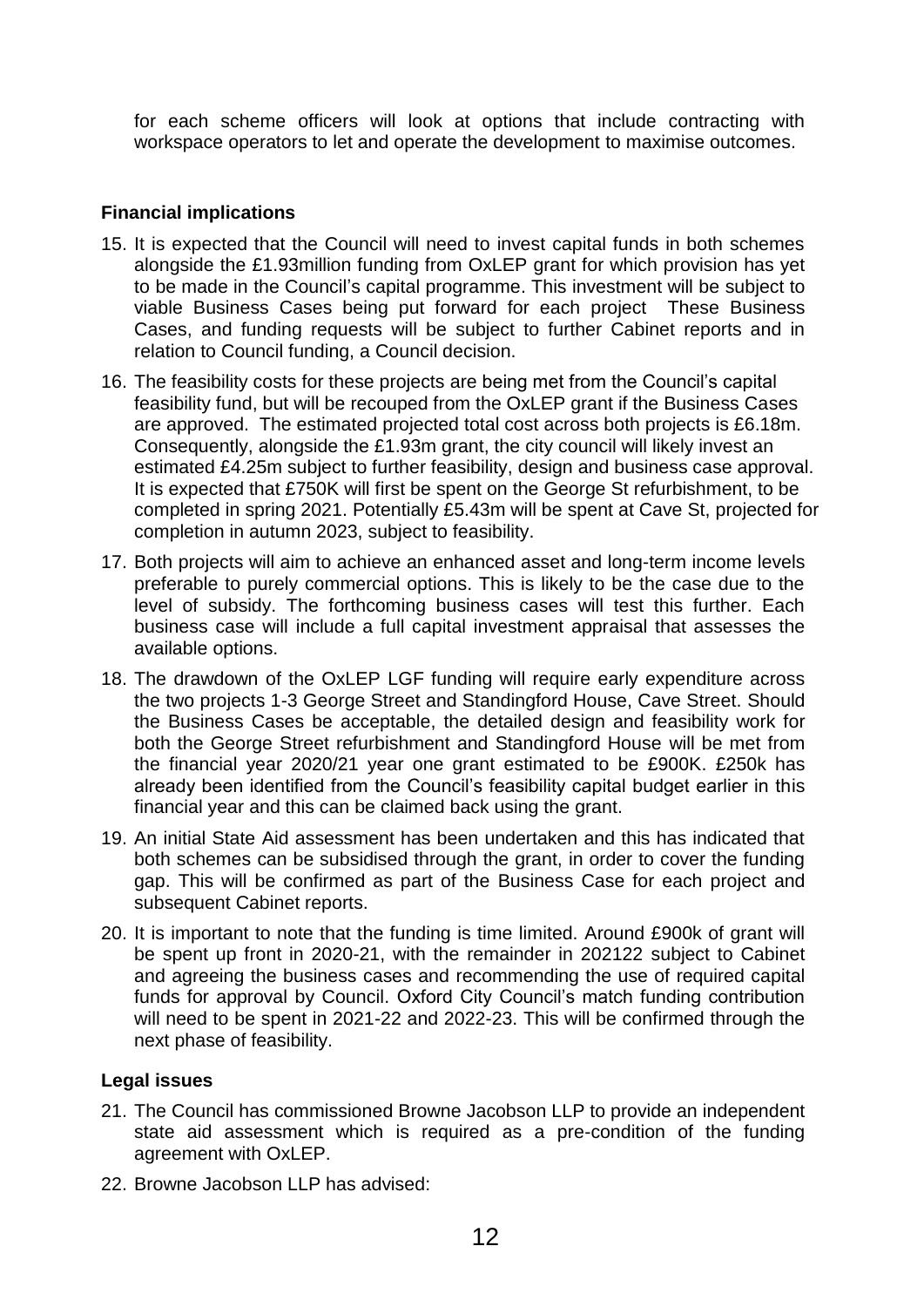- a. The Council is acting as an undertaking for these purposes and the State Aid tests are passed.
- b. The Council should be able to benefit from Article 56 of General Block Exemption Regulation (GBER) to enable the funding gap to be filled, provided that the calculation is made by the Council to demonstrate that the grant funding from OxLEP will not be greater than the difference between the eligible costs incurred by the Council in developing the hubs and the operating profit made by the Council from it over the relevant lifetime of the hubs calculated in accordance with the appropriate accountancy led depreciation period.
- c. The aid provided under GBER must have an incentive effect (i.e. there has been a written application before the project has started and the Council must be able to show a material increase in scope, amount spent or speed of completion of the project as a result of the funding).
- d. An OJEU compliant tender process (whether directly procured by the Council or let under a compliant framework) will be required for delivery of the project.
- 23. A development appraisal is carried out using the current value of the building plus spend, less completed value, to establish whether there is a surplus or shortfall.

## **Level of risk**

- 24. Refer to the attached Risk Register Appendix 1
- 25. Oxford City Council is required to enter into contractual Funding Agreements with Oxfordshire Local Enterprise Partnership for Local Growth Funding by the end of June or funding will be withdrawn.
- 26. State Aid advice has been agreed.
- 27. Under the terms of the OxLEP Local Growth Funding agreement £900K of grant is to be spent by end March 2021 to include all works to 1-3 George Street and consultancy work at Cave Street, Standingford House. The remaining grant will need to be spent in 2021-22. An outline programme has been prepared for each project showing that both projects are able to meet this timeframe. The initial feasibility work at 1-3 George Street is already progressing and on programme and consultant appointments for Standingford House, Cave Street are now underway.
- 28. If the business cases are rejected, we will not be able to utilise the grant. Only the feasibility budget, already identified, would be committed ahead of this point to minimise the council's exposure to financial risk.

## **Equalities impact**

29. Refer to the Equalities Impact Assessment Appendix 2.

## **Conclusion**

30. The OxLEP Local Growth Funding will enable the Council to bring forward affordable workspace to support the inclusive economy agenda, removing barriers for certain entrepreneurs in less well funded sectors (creative, digital, social enterprise). Due to the OxLEP Local Growth Funding subsidy, this would